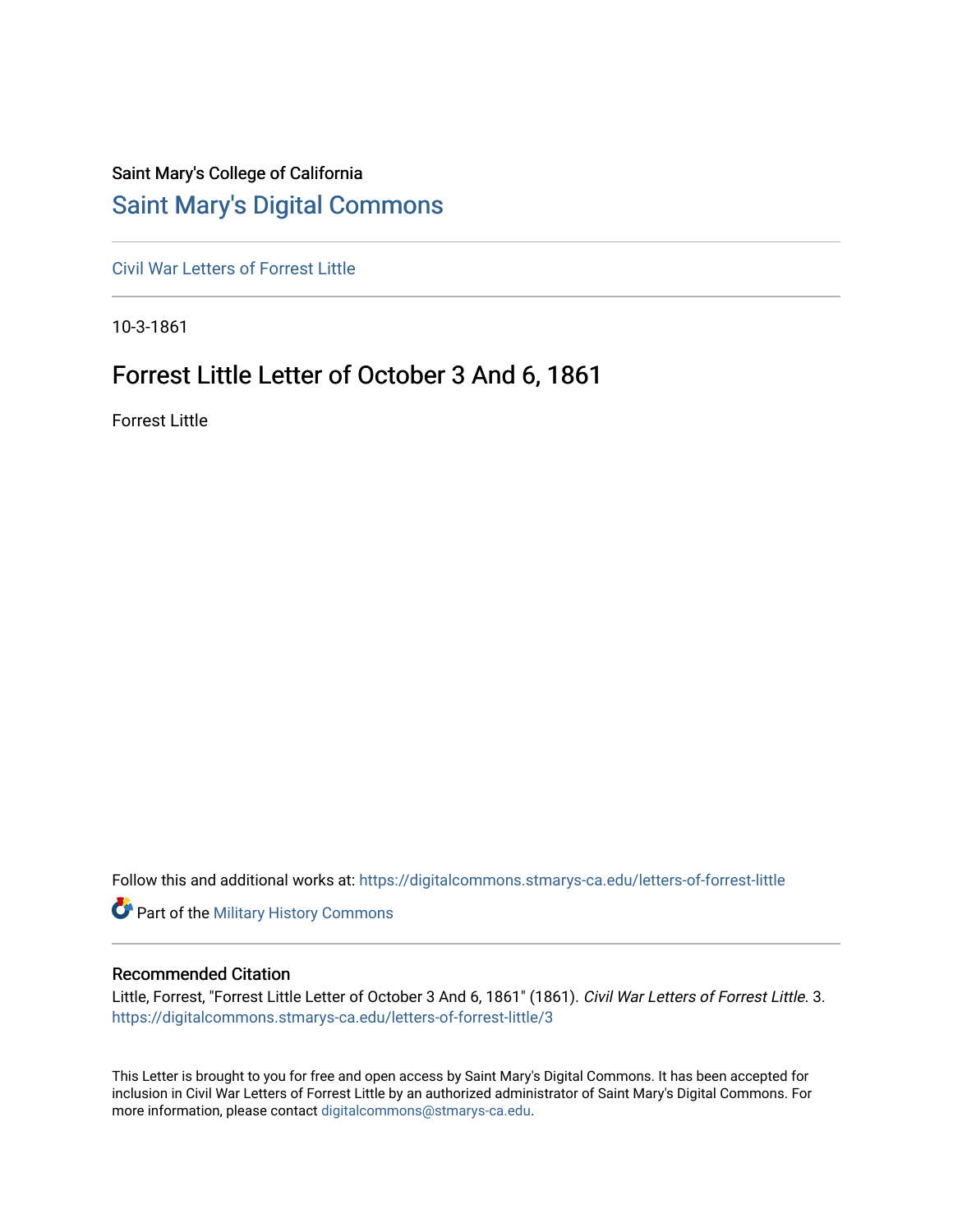## *October 3 & 6, 1861*



Envelope from Forrest to his parents

Chain Bridge

Oct 3rd 1861

Dear Parents

I will now set down and write a few lines to let you know where I am and how I feel when I went away from home I went over to Middlebury & enlisted in the 5th Reg Vermont Volunteers Col. Smalley there is 11 Companies in this Regiment 100 men in Each Company the name of my Captain is E S Stowell he says that he knew Father when he lived in Orwell he is a tip top Captain I tell you Our Company is called the Cornwall Company Letter F when Our Company was Full we took the Cars and went down to St Albans the place of Rendezvous we stayed there a little over a week we got our Uniforms & Guns & left for Washington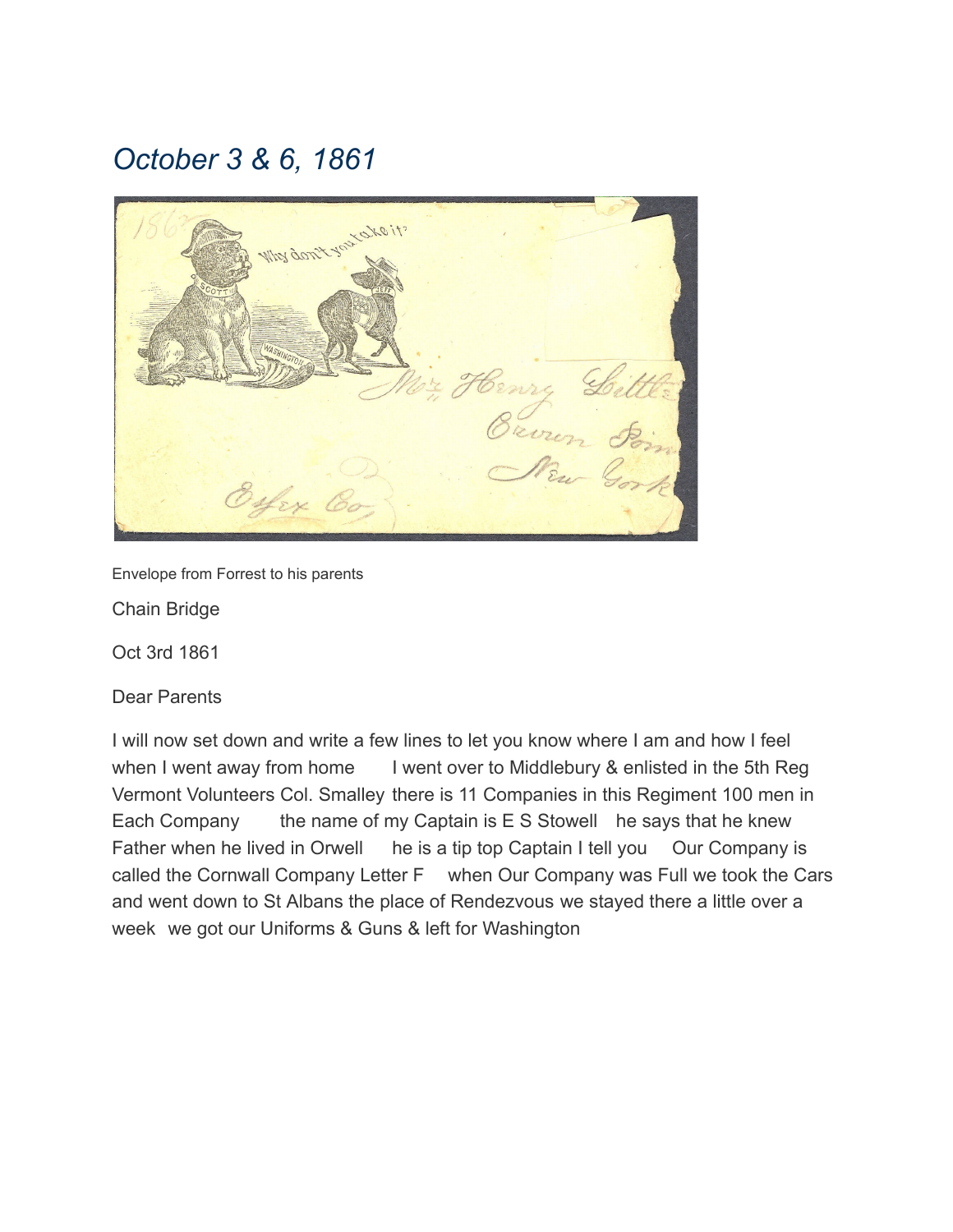

Chain Bridge battery *(Harper's Weekly 8/24/1861)*

Camp Advance

Oct 6th 1861

I will now Continue my letter When we arrived in Washington we were placed in a long big building which is Called the Soldiers home now I will Tell you what we had for our first supper in the State of Maryland we were formed in Company and marched into another Big house and set down to a long tablewe had a slice of bread about 2 inches Thick and a cup of Coffee without being sweetened it came Rather hard I Tell you but I have got ahead of my story when we started from St Albans we went over the VT Central we started in the morning The next morning we was in New Haven CT The next night we was in Jersey City well it took us 3 days & 2 nights a going to Washington a long Journey I Tell you I was about Tired out when I got there we are now encamped under The guns of Fort Marcy a little ways south of Chain bridge we live well now we have Coffee Three Times a day we [have] Pork & Beans, Rice, Beef, Mush Bread & Molasses and Soup I have to be on guard 2 nights in a week it aint much fun I Tell you our guns are as heavy as the Old Rifle But I cant Think of any more at present.

Forrest Little

Kiss the Children for me